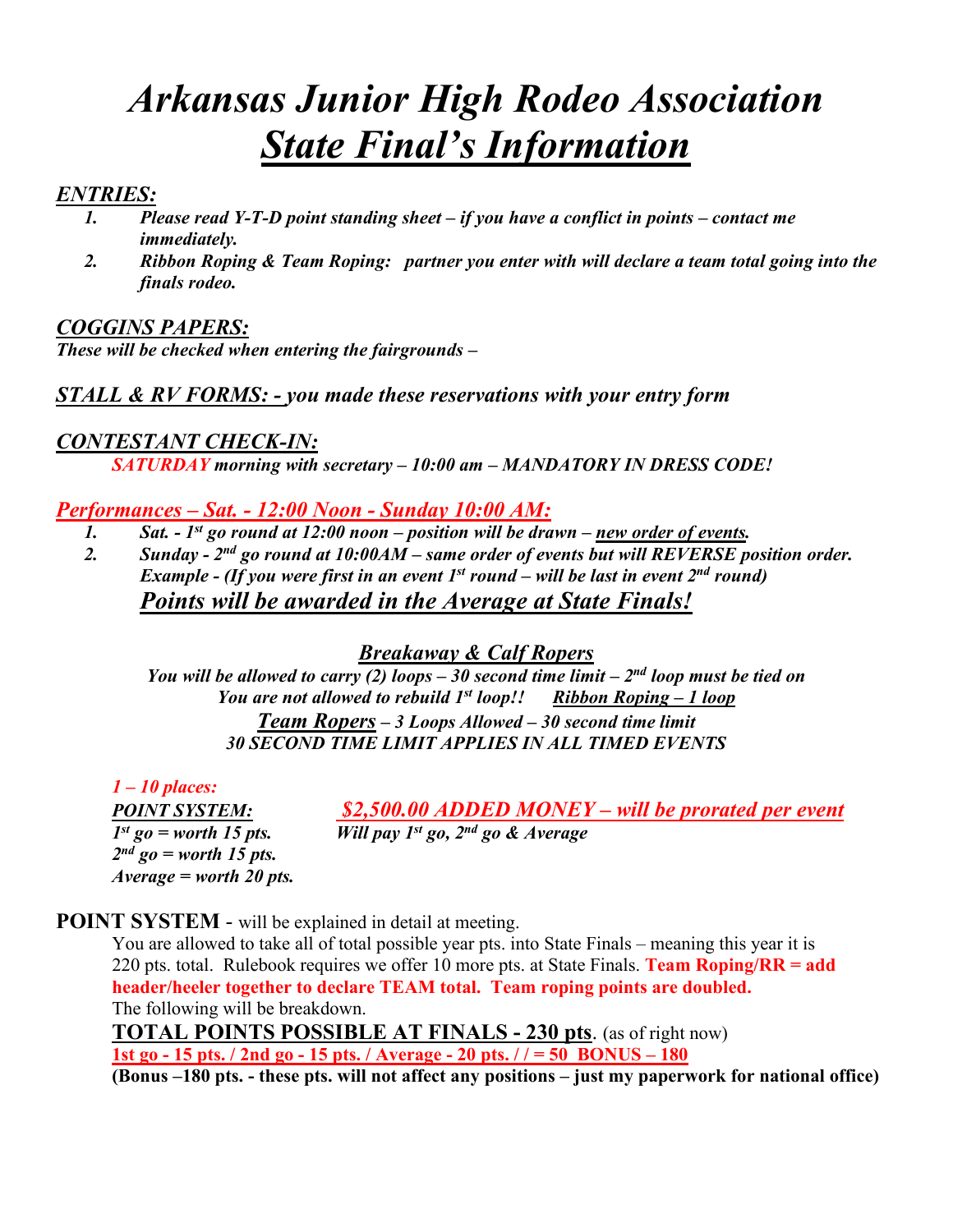*AWARDS CEREMONY: We will be giving to the top 4 contestants with points in each event, plus Boy & Girl All Around, Rookie Boy/Girl & Saddles – this will be following Sunday performance. (As soon as tabulations are completed).* 

# **"ATTENTION SHOOTERS"**

Your State Finals for shooting will be held on May 7<sup>th</sup>. You must **log into the JH Rodeo State Finals form to make your entry.** 

**HS will be charged a finals contestant fee of \$100. There is no jackpot money in this fee. HS will also be an optional jackpot fee of \$100 if you want to be included in the \$10,000.00 ADDED MONEY for finals. This will be pro-rated by entries of each event. All rodeo events, plus cutting/RCH and shooting**

**JH will be charged a fee of \$41.00 per event per day. There will be a regular jackpot payoff each day. Everyone will be included in the \$2,500.00 ADDED MONEY for finals. This will be pro-rated by entries of each event. All rodeo events, plus shooting.** 

**If you are a shooter as well as in the rodeo events, please sign up for all your events when you register at that time.**

# **JH STATE FINALS POINTS ARE DIFFERENT SEE BELOW**

|                         |                         | $\overline{1}$ st<br>Go<br>2 <sub>nd</sub> |                | <b>Bonus</b><br>Pts. |
|-------------------------|-------------------------|--------------------------------------------|----------------|----------------------|
| Events:                 | PL.                     | Go                                         | Avg.           |                      |
| <b>Bareback</b>         | 1                       | 15 <sub>15</sub>                           | 20             | 180                  |
| <b>Saddle Bronc</b>     | $\overline{\mathbf{2}}$ | 13.5                                       | 18             | 162                  |
| <b>Bull Riding</b>      | 3                       | 12 <sup>2</sup>                            | 16             | 144                  |
| <b>Boys Breakaway</b>   | 4                       | 10.5                                       | 14             | 126                  |
| <b>Girls Breakaway</b>  | 5                       | 9                                          | 12             | 108                  |
| <b>Tie Down</b>         | 6                       | 7.5                                        | 10             | 90                   |
| <b>Boys Goat Tying</b>  | 7                       | 6                                          | 8              | 72                   |
| <b>Girls Goat Tying</b> | 8                       | 4.5                                        | 6              | 54                   |
| <b>Chute Dogging</b>    | 9                       | 3                                          | 4              | 36                   |
| <b>Pole Bending</b>     | 10                      | 1.5                                        | $\overline{2}$ | 18                   |
| <b>Team Roping</b>      |                         |                                            |                |                      |
| <b>Barrel Racing</b>    |                         |                                            |                |                      |
| <b>Light Rifle</b>      |                         |                                            |                |                      |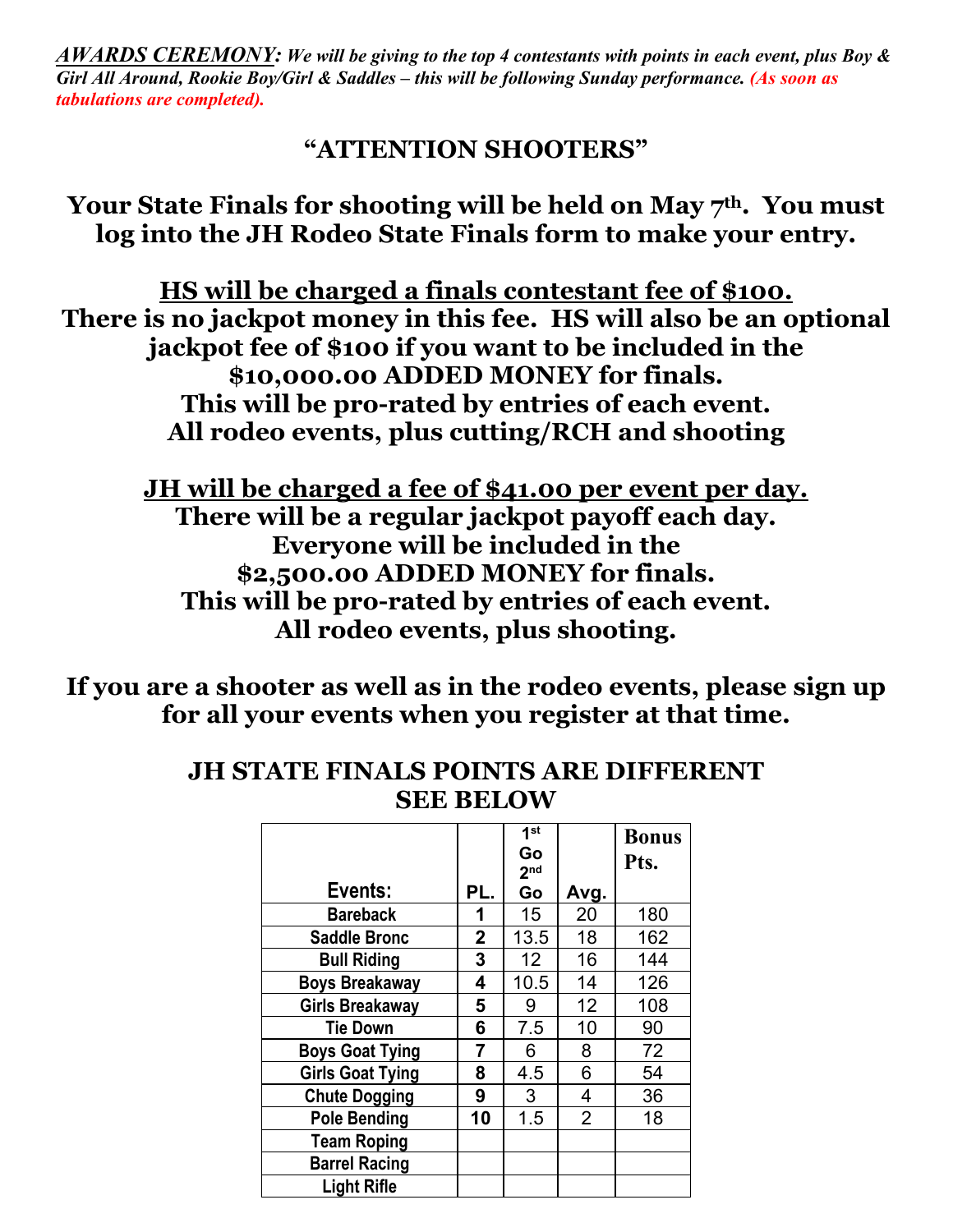# *SATURDAY AGENDA - FOLLOWING RODEO WE WILL HAVE:*

*6:30 pm – Contestant Gala & Dinner for ALL Adult Membership Meeting to follow:* 

*SILENT AUCTION/BAKE SALE – Bring items!!*

*DINNER: Meal furnished) for all contestants and parents, just bring a dessert and your drinks. There will be a donation bucket to help cover expenses. Will meet in the banquet room on grounds (grey building).* 

*ADULT MEETING:*

*There will be a meeting for all parents Saturday afternoon following dinner for the purpose of organizing plans for the upcoming 2022 – 2023 AJHRA season. We will be electing a panel of (8) Board of Director's, also the election of a President & Vice-President within this board. Many decisions need to be made for the future of AJHRA. A \$5.00 membership fee will be accessed in order to have a vote for appointing directors.* 

*STUDENT ACTIVITIES – TBA*

*SUNDAY AGENDA: Church Service 8:30 AM -– 2nd go Rodeo - 10:00 AM Awards will follow as soon as all points & results are finalized.*

*If you want to run for a student office – turn in application no later than check-in Before contestant meeting*

# **Looking forward to a fun and exciting State Finals!! Good Luck Everyone!**

*JH STUDENT OFFICERS*

*MAKE IT FUN!!!*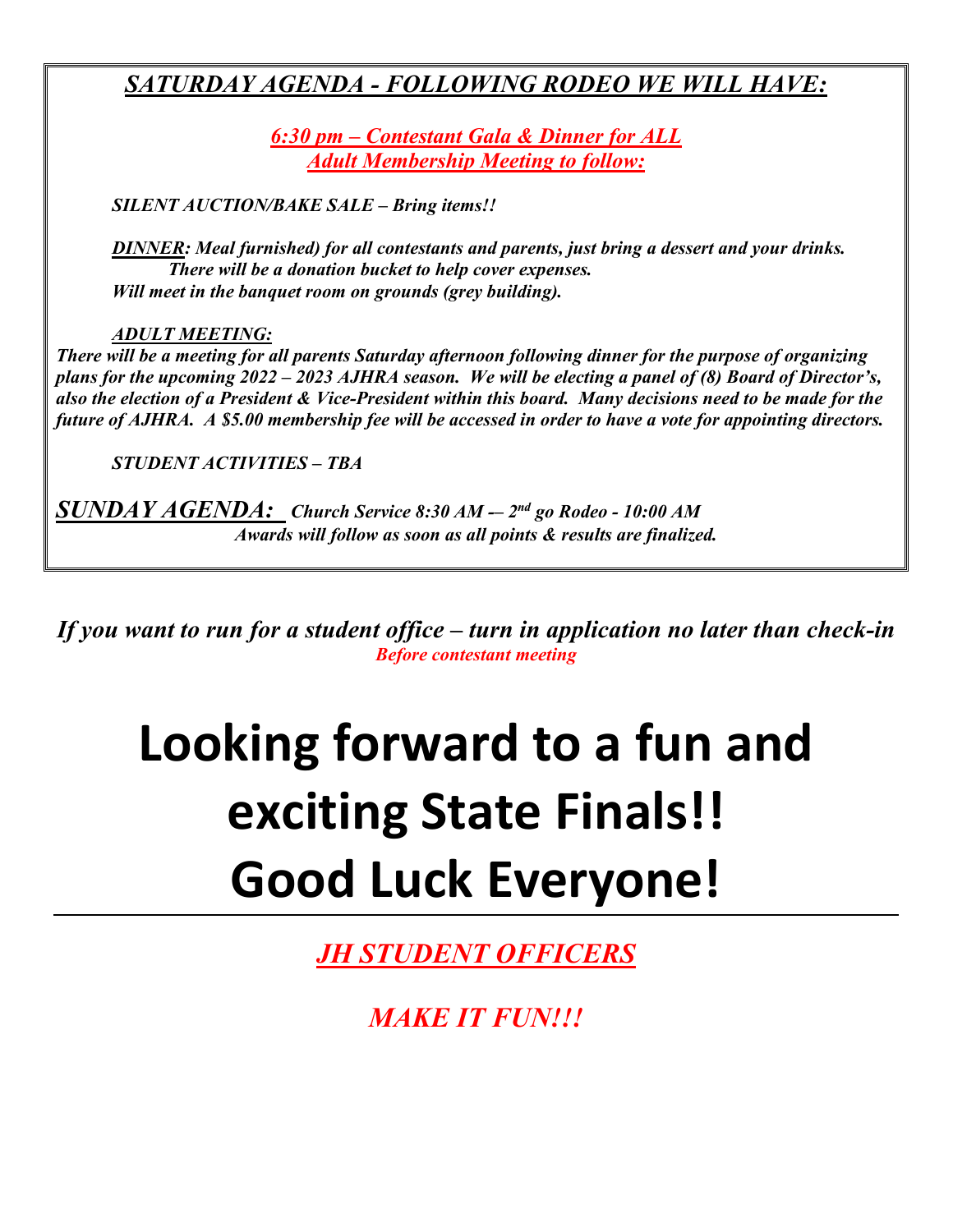





**Check-In 10:00 AM Saturday, Contestant Meeting 10:30 AM-Sat. Rodeo 12:00 Noon - Sunday Rodeo 10:00 AM Sunday, church service - 8:30 AM** 

# **"NEW" ORDER OF EVENTS**

# **Grand Entry**

Bareback Steers / Saddle Bronc Steers Pole Bending Boys Breakaway Roping – 2 Loops Allowed Girls Breakaway Roping – 2 Loops Allowed Tie Down Roping – 2 Loops Allowed Ribbon Roping – 1 Loop Boys Goat Tying Girls Goat Tying Chute Dogging Barrel Racing Team Roping – 3 Loops Allowed (30 second time limit in all timed events)

**ACTIVITIES: Silent Auction / Bake Sale 6:30 pm Saturday Contestant Gala & Adult Meeting**

**Student activities – to follow in the arena!** 

\*\*\* ANY CONTESTANT WANTING TO RUN FOR STUDENT OFFICER POSITION – **Turn form into Anita by check-in at Benton!**